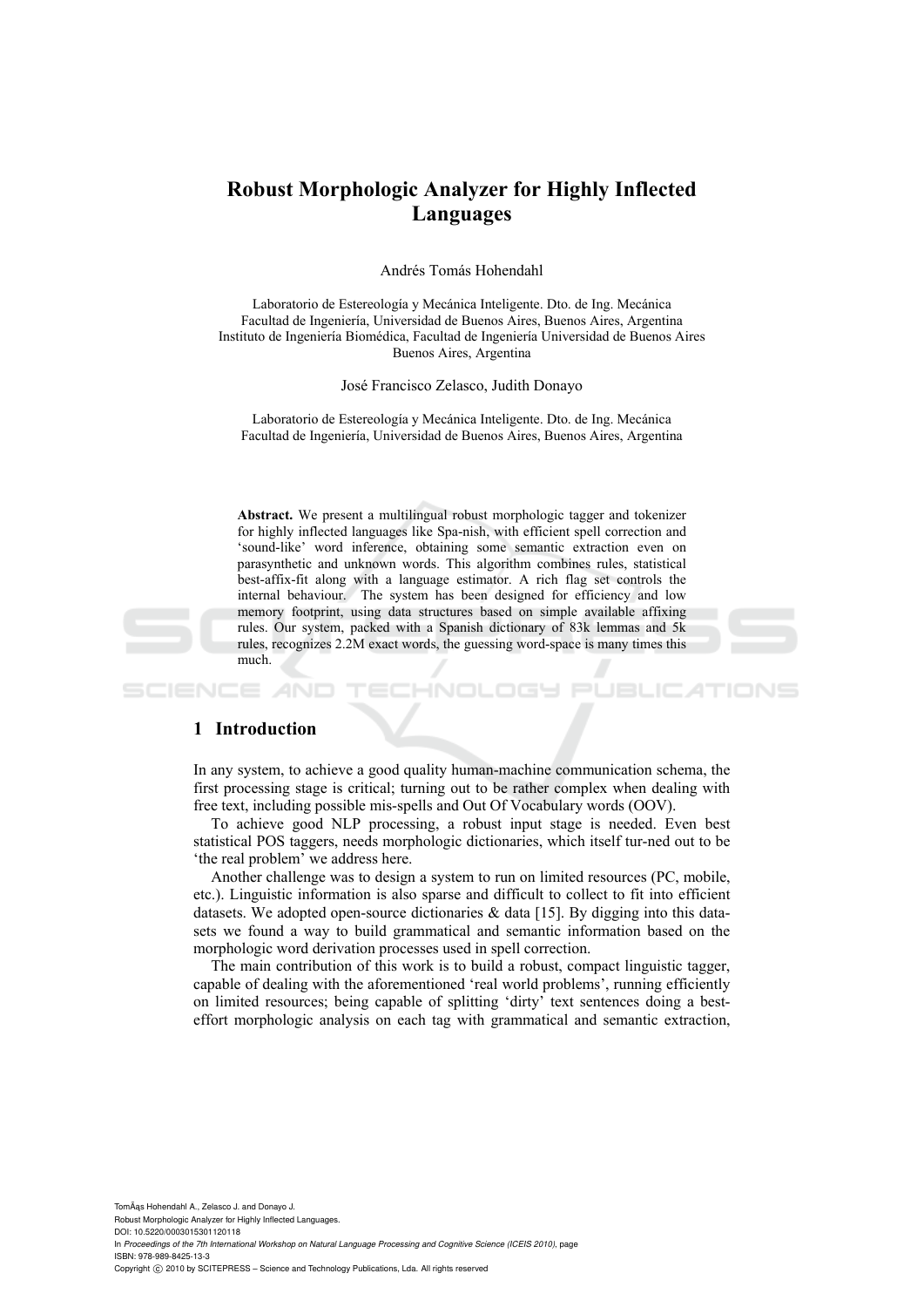correcting spell errors and providing a statistic quality measure for all correc-tions and OOV. words.

The first hard issue was to address was the huge amount of data to be stored  $[2]$ , along with the ambiguity [3], present at every level of analysis [16].

Unlike English, Spanish has quite a large amount of combinable derivations  $\&$ inflections [7]; with circa 1k prefixes [6]; yielding a word space of many millions. The database must contain semantic, gram-matical, statistic  $\&$  some ontological data, similar to data found on WordNet [3] [19].

We created a robust error handling algorithm by properly tweaking known data structures (Trie & TST)  $[13][14]$  into fast reversible affix algorithms. The final system is capable of handling regular and irregular affixation clogged with spellerrors.

Many rules and formats used by this algorithm were originally created only for spell checking [8].

We included a new Spanish phonetic distance measure [19], implementing also Metaphone and Soundex. We included a language estimator improving our former work  $[1]$ .

### 2 Split & Classify

'Where to split a string' is by no doubt, a hard issue. To achieve this, we ported  $\&$ enhanced JLex, obtaining a C# attributed lexer capable of recognize digits, scinumbers, romanic, hex, phones, emails, url, uri, math symbols, punctuations, times & dates, times, etc; sending any 'suspected' words into the next stage: the morphologic analyzer.

The next main challenge was to include a huge inflected-word dictionary. Many known squeezing techniques exists [4], the goal is to find a good balance between size and retrieval performance.

We tried out many methods [17] [18], choosing to tore all data in specially tweaked TRIE [13] and TST [14]; obtaining a fast  $&$  compact system.

#### $2.1$ **Morphologic Rules**

The affix-flexion rules were based on a format called AFFIX [8], augmented to allow grammar  $\&$  semantic recall. ISPELL [11] format was used to express the synthesis of flexion rules, including the changes of the root word. This new created notation, can describe rather complex transformation patterns, combining regular-expression pattern syntax [9].

The de-flextion algorithm is controlled by many flags allowing us to infer OOV.  $\&$ parasynthetic words, by stripping out the affixes on both ends; obtaining semantics tags during the strip; being especially useful to recognize scientific words not present in dictionaries like DRAE [10] or others.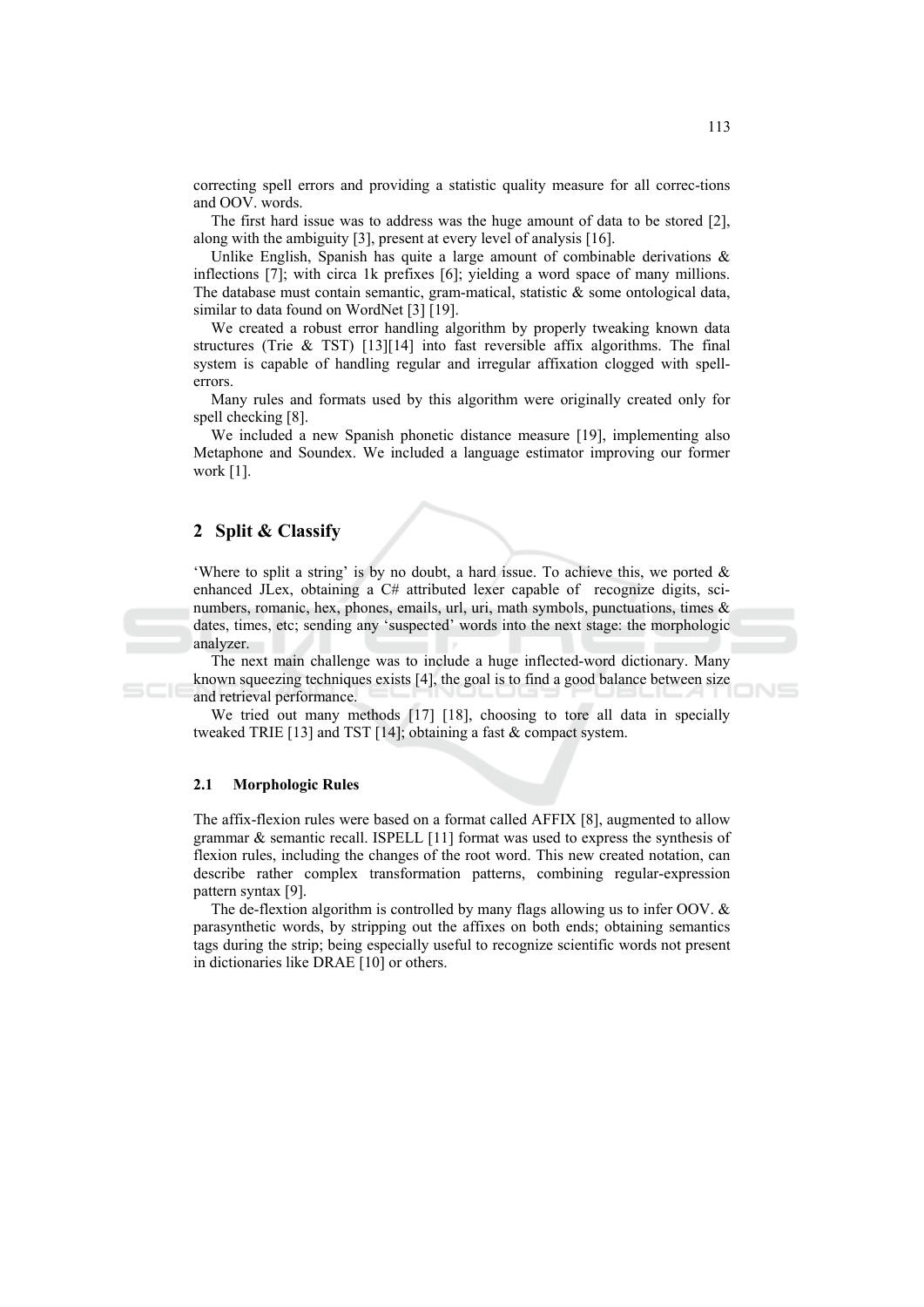# **3 Dictionary Format**

By adopting the well-known ISPELL [11] format we created a clear way to write down the rules. Our dictionary consists of a first rule-section in ASPELL [8] format, encoding flags to control the affix processing. Each rule is a set of entries describing specific affix operations, with some extra info. Following there is a tagged-root-word section, where each lemma is annotated with each and every applicable rule name, delimited by '/'. Example:

#### amar/VXYLHp/VMN/3M2R

The third field 'VMN' uses Eagles2 tags. The next field: '3M2R' encodes semantics & grammar info.

Let's take a look at the "V" rule after the first slash, shown in ISPELL format:

flag \*V:

SCIENCE *A*ND

### #GP present, 1º person, singular

#### $AR > -AR$ ,  $O \# amAR > amO$

The condition indicates the root word should end with  $'AR'$ , then  $'-AR'$  states: we must remove those two letters, and then finally append 'O' to get the inflected word transforming: amAR into amO.

#### $3.1$ **Additional Functions**

Some format enhancements have been added to simplify complex feature expression, individual combinations. allowing us to express rule-entries as

#### #GR common noun | adiective

Comment-embedded meta-commands like '#GR' allow us to build accumulative information. Those functions are used during import-time of ISPELL rule-data, being converted into a compact AFFIX-sub-format for the final internal 'es-ES.dic' file.

1-NOLOG4

TIONS

#### 4 The Morphologic Analyzer

One logical way to find the inflection root of an unknown word is to un-apply each and every known inflection rule combination and see if the remains coincide with a root word in our dictionary, and then check if this word admits the used rules. This clearly turns out to be a combinatory-NP problem.

A simpler strip-guess mechanism, used by many popular packages [8] [11] [12] is explained: First we start stripping off the suffixes by reversing the applicable rules, each success adds to a list of prefix-strip candidates; then for each prefix-strip candidate, we see whether if it is a root, if not we try to rip off any prefix, leaving a clean root candidate word to be found on our root-dictionary. The time spent to do this is quite a lot, requiring many de-affixation operations and a lot of dictionary lookups.

For example if we have the words on a  $P$  factor balanced-tree, it gives a complexity in the order of:

 $O(Se*Pe*Nw*Log_P(Nw))$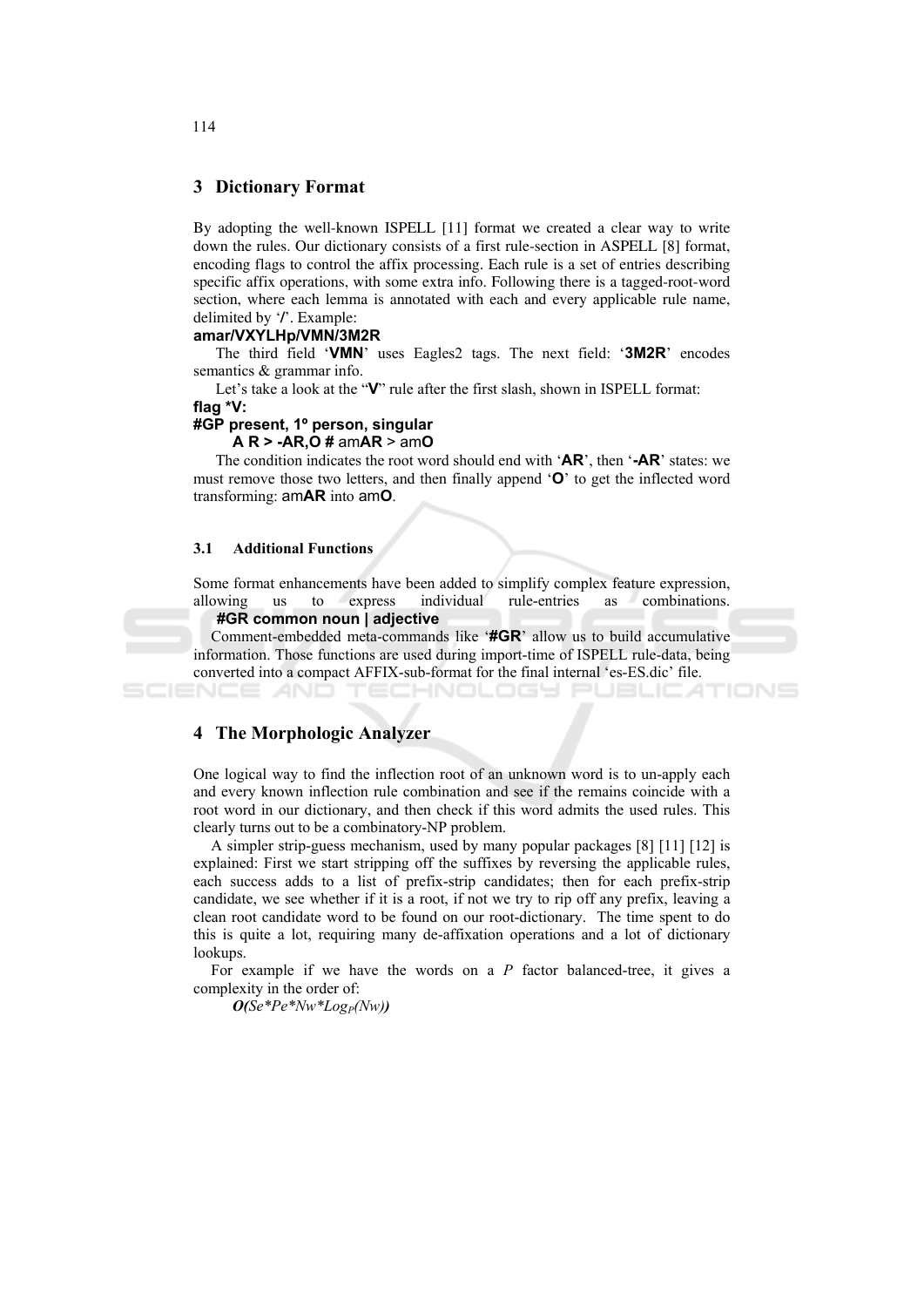At least storing all word in an all in-memory hashtable the complexity can be lowered only to:

#### $O(Se*Pe*1)$

Where (Se~4500: Suffix & Pe~330: Prefix entry counts) for our Spanish system. This still results in over 1.1 million de-affixations and seeks operations per word, which yields a very slow system.

Our system changes the number of lookups by using TRIES and TST on the prefixes against the unknown word, obtaining a linear performance, based only on how-many characters in the word coincide in-order with the last (suffix) or first (prefix) patterns. The lookups and de-affixations were 10 to 50, independent on the root dictionary size, as we used a fast hash-type like a TST for root lookup. Our analyzer was an average of  $10<sup>4</sup>$  times faster than popular strip-guess system.

After the tokenization and lemmatization, a final stage detects and merges locutions, abbreviations, 'spelled numbers'; strips enclitic pronouns from verbs and detects basic named entities.

### **5** Internal Structure

Our special tree structure called Trie [13] [17], to store the transformed affixes (suffix / prefix) holding multiple elements by node. This allows the rules to be selected directly in as many comparisons as letters has the affix; this reduces 4500 comparisons  $[12]$  to an average of 3.2, for that rule  $(x 1400:1)$ . We use an internal Trie for rules to improve speed, testing first the longest found affix.

When the rule holds nested structures, a unified Trie is used which keeps all the combinations optimally, with a mean complexity of:  $O(log_2(k + n)$ . (Mehlhorn) [18] and [17], being " $k$ " the number of rules and " $n$ " the affix letter count on each rule, ranging from 1-3 letters (in average: 3 comparisons).

For the storage and search of root words, we also decided to use a variant of a custom TST [14], performing similar to a hash table [17], allowing us to find words (while seeking) with N character or using even wildcards. This speeds up and simplifies the work to find a misspelled word, while testing a possibly misspelled one.

We implemented variants of both TST and TRIES that allows finding approximate roots to address avoiding the diacritics; being able of generating useful alternatives in case of missing or wrong letters. They exhibit at the most  $O(N*P)$  additional comparisons; (where N is the number of letters of the word and P is the number of "allowed errors" (n° of diacritics) whose average is between 2 and 4).

#### 5.1 **Data Formats**

We allow a cumulative effect in the affix-rule format used to obtain the labelling of words in order to avoid numerous repeated labels and also to group words under a same head-label. This is very useful at the time of adding words and publishing the list of the similar ones. The extended format is very simple to understand and maintains full compatibility with the previous ASPELL dictionary format (being able to read older formats); we only add 2 special start-line-codes: "\*" corresponding to

ONS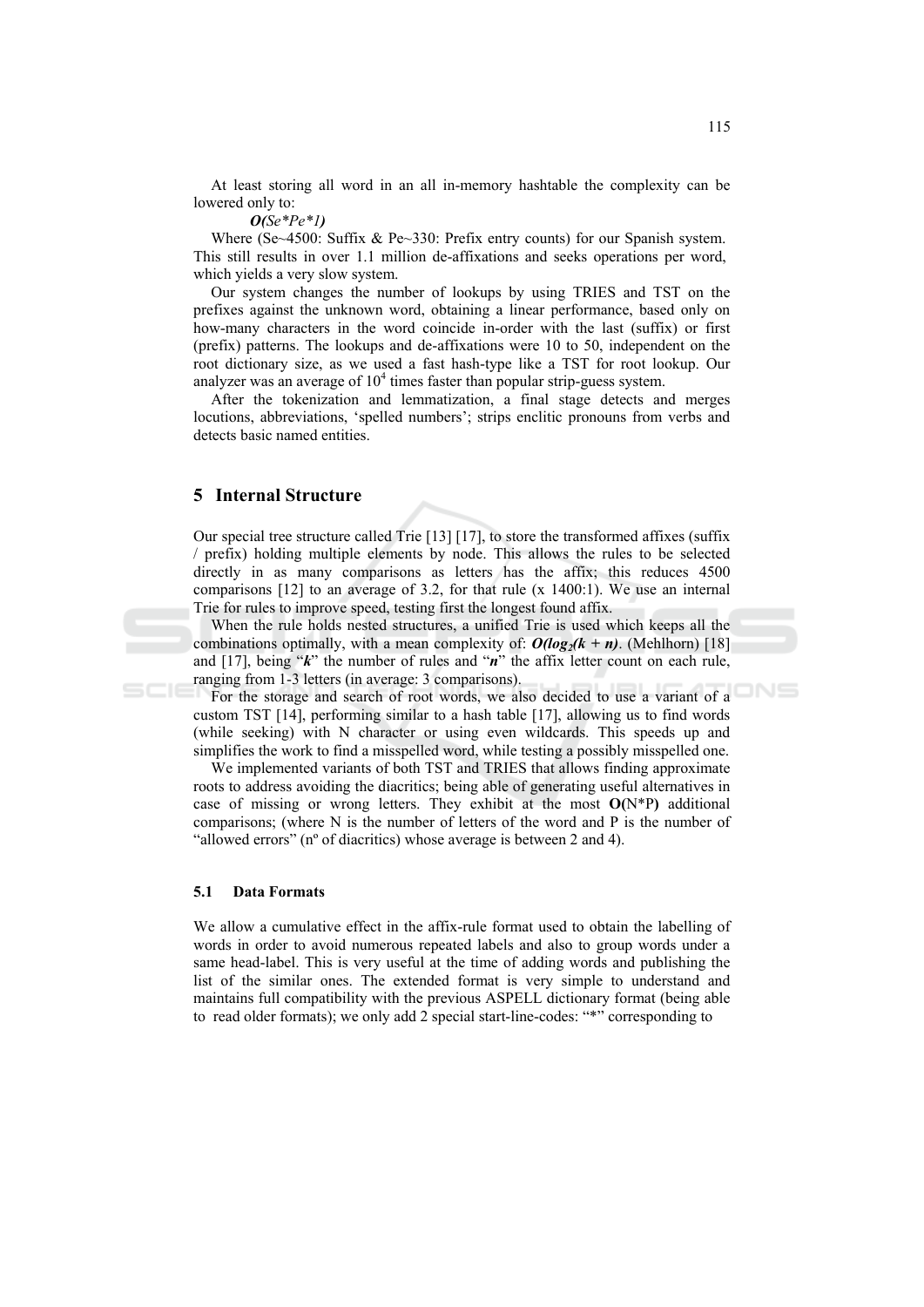the grammar labels and "%" for the rules, with minimal overhead.

The used/proposed affix compression mechanism is very compact and fast for reading and decoding the dictionary files  $(\leq 0.3$ seg./500k), being many times better than the standard Open-Office (OO) [15] file format. Also due to the file format enrichment, it has a more expressive capability.

Spanish "es-ES dic" [15] is 712kb with 48k root-words whereas ours is 850k, with 81k root-words and 526 combinable tag categories; both have the same aprox.  $\sim$ 4500 morphologic rule-entries.

#### $5.2$ **Error Correction**

When a word is not recognized, a spelling algorithm is launched, making changes to guess a misspelled word, using a letter permutation/change technique sometimes called "the poor man speller" trying to guess a typical misspell. If we got success, the word is tagged as "unknown" and the found alternatives are added, each with a similarity [19] measure.

### **6** Performance & Testing

The dictionary processed 80k words/second, on a 2660 word-corpus (Ortega&Gasset) using  $\sim$ 18Mb memory under .NET. The general score of error detection was 89.64% and the successful lexical recognition was 38%. We built a full dictionary including definitions of DRAE [10].

We benchmarked on a Spanish Blog of 57780 words: 73% were tagged at 2366 words/second, 7.5k misspells were guessed at 15.4 words/s rate. Final Recall was 99.6%  $0.4\%$ non-words System: remained untagged.  $\text{(dirt)}$  $(XP+SP3+i386/E5300/2Gb)$ 

# **7** Conclusions

The actual system has successfully fulfilled the design goals, being fast, lightweight and having the capacity to handle different levels of precision and a wide range from exact to approximated word recognition; offering a set of "similar" and "corrected" phonetically sorted words, useful for later NLP processing. Our libraries and systems are built in C# using .NET to be platform independent.

Trying to compare our system to others, we could not find any benchmarks, spellerror handling or phonetic enabled morphologic analyzers out there. To mention a few: AGME use a 19Mb data file. Freeling [5] use ~60Mb RAM for a 600k words. No information was found for many other analyzers:  $[6]$  [7]. The GATE framework is a good NLP tool, but we found no support for Spanish, errors and morphologic analysis.

116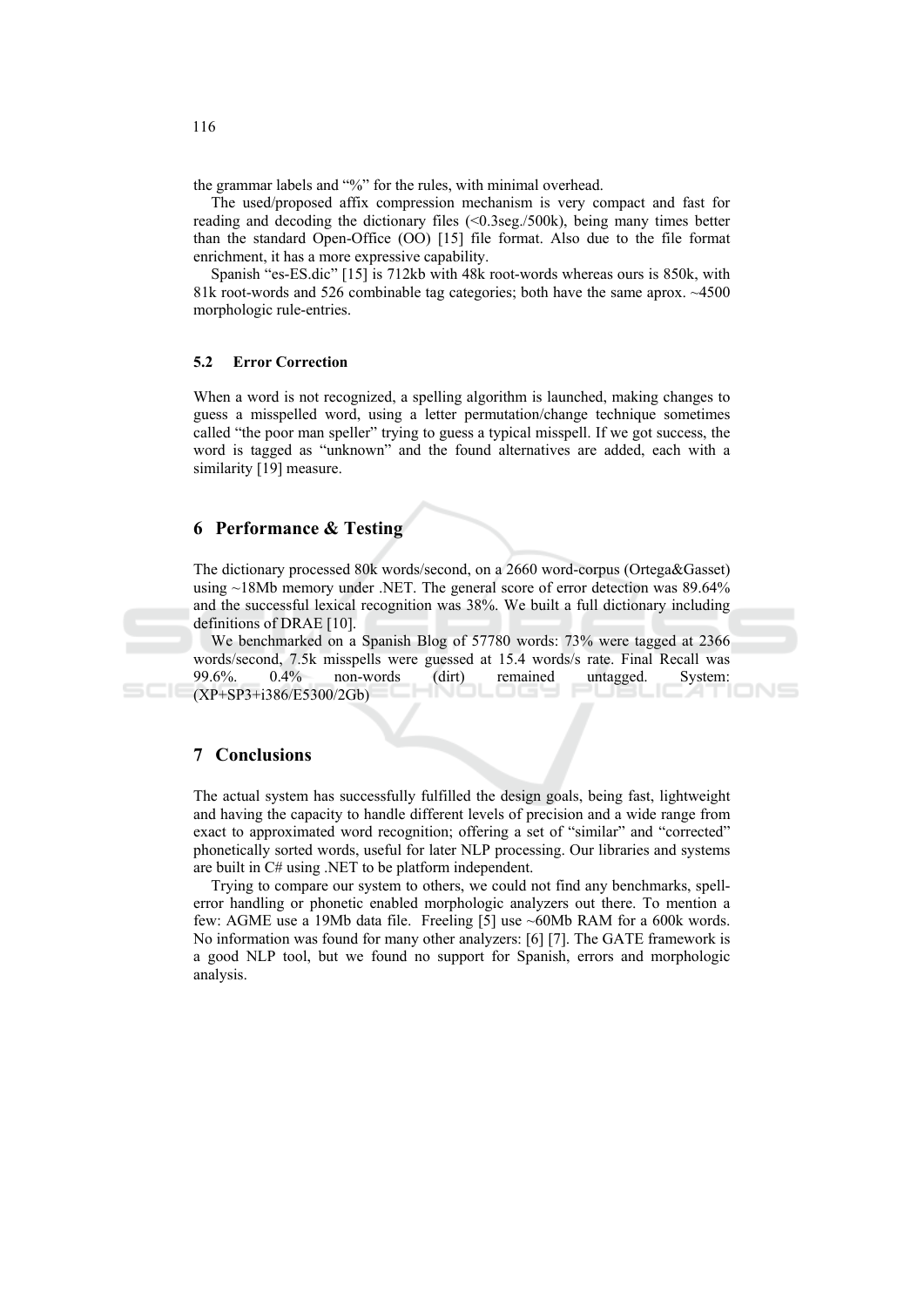#### $7.1$ **Perspective & Future Work**

One of the today's most challenging issues are the correct handling of Free Natural Language. The presented system adds some power to this crusade being able to handle many errors and decently guess words in a 'dirty' & 'misspelled' environment.

The actual target is Human Computer Interface (HCI) for Dialog/Chat/Email/Blog text processing.

We developed a dictionary editor to handle rules and semantic tags. With this tool was able to add over 300 of Greek, Latin, and German affixes, including a lot of 'human-like' semantic data.

An interesting field of applications is recognition of parasynthetic words in bio/medical records and scientific text. Medical dictionaries Espasa [21], has only 23k words, while Snomed-CT [20], has >600k mostly OOV multi word-terms.

We think that the semantic extraction based on morphology may prove useful for further NLP processing like Word Sense Disambiguation (WSD).

Indeed any human-machine dialog systems may benefit on a fast, robust and compact tagger like this.

### **References**

- Hohendahl, Andrés T. & Zelasco, José F. 2006. Algoritmos eficientes para detección  $\mathbf{1}$ temprana de errores y clasificación idiomática para uso en procesamiento de lenguaje natural y texto, WICC2006 - ISBN 950-9474-35-5
- $\overline{\mathcal{L}}$ Diccionarios españoles: http://www3.unileon.es/dp/dfh/jmr/dicci/012.htm
- 3 Pedro Luis Díez Orzas 1999. Estudios de Lingüística Española LA RELACIÓN DE MERONIMIA EN LOS SUSTANTIVOS DEL LÉXICO ESPAÑOL: CONTRIBUCIÓN A LA SEMÁNTICA COMPUTACIONAL Volumen 2 (1999) ISSN: 1139-8736
	- Shannon, Huffman compression: http://www.cbloom.com/algs/statisti.html
- $\leq$ FreeLing: http://www.lsi.upc.es/~nlp/freeling/
- 6 FLANOM: Flexionador y lematizador automático de formas nominales. Santana, O.: Pérez, J.; Carreras, F.; Duque, J.; Hernández, Z.; Rodríguez, G. Lingüística Española Actual XXI, 2, 1999. Ed. Arco/Libros, S.L. 253/297
- $7\overline{ }$ FLAVER: Flexionador y lematizador automático de formas verbales. Santana, O.; Pérez, J.; Hernández, Z.; Carreras, F.; Rodríguez, G. Lingüística Española Actual XIX, 2, 1997. Ed. Arco/Libros, S.L. 229/282
- $\mathbf{R}$ **ASPELL** Affix compression: http://aspell.sourceforge.net/man-html/Affix-Compression.html
- 9 Expresiones Regulares: http://www.regular-expressions.info/
- 10 DRAE Diccionario de la Real Academia Española http://buscon.rae.es/diccionario/drae.htm
- 11 ISPELL www.gnu.org/software/ispell/ispell.html
- 12 NetSpell http://sourceforge.net/projects/netspell/
- 13 TRIE http://www.cs.bu.edu/teaching/c/tree/trie/
- 14 TST -Ternary Search Tree: www.nist.gov/dads/HTML/ternarySearchTree.html
- 15 Open Office Dictionaries: http://lingucomponent.openoffice.org/spell dic.html
- 16 Relaciones morfoléxicas prefijales del español. Santana, O.; Carreras, F.; Pérez, J.; Rodríguez, G. Boletín de Lingüística, Vol. 22, ISSN: 0798-9709, Jul/Dic, 2004, 79/123.
- 17 J Bentley & R Proceedings of the ACM-SIAM Symposium on Discrete Algorithms, 1997
- 18 Mehlhorn, K. Dynamic Binary Search. SIAM Journal on Computing 8, 2 (May 1979), 175-198.

ATIONS